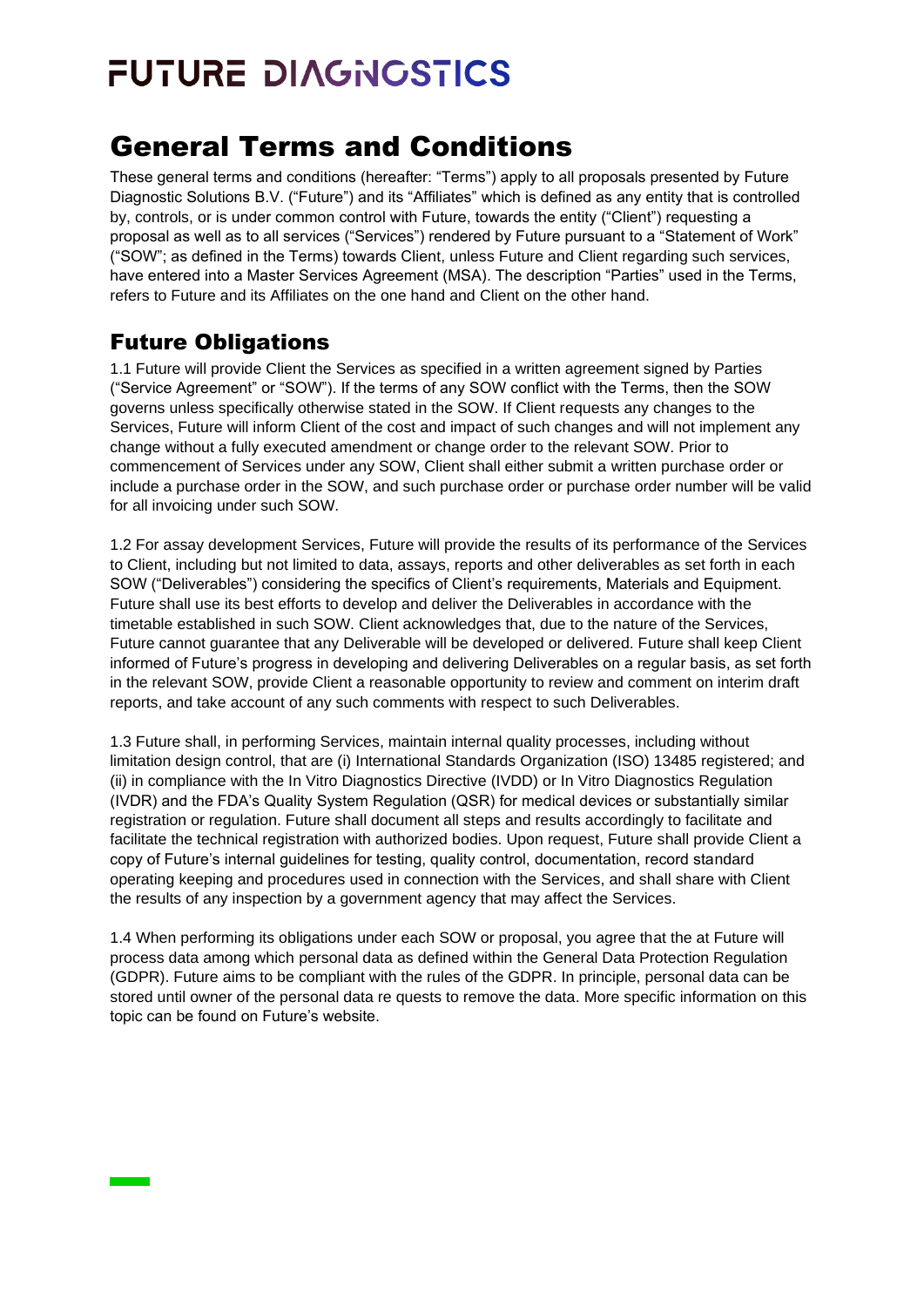### Client Obligations

Client acknowledges that its timely provision of, and Future's access to, all relevant Client assistance, cooperation, and complete and accurate information and data and materials is essential to the performance of the Services, and that Future shall not be liable for any deficiency or delay in performing the Services if such deficiency or delay results from Client's failure to provide any information, data or material as agreed in the SOW and, if applicable, from time to time during the performance of Services. Client shall provide Future with all information available to Client regarding known or potential hazards associated with the use of any materials supplied to Future by Client.

Client represents and warrants to Future that Client has the right to provide the specifications and the materials to Future regarding the Services. Client will indemnify, defend and hold harmless Future and its Affiliates from and against any and all losses relating from any action brought against Future or its Affiliates to the extent such losses are caused by Client's breach of the express warranty made by Client.

#### Non-exclusivity

Client acknowledges that all Services are provided on a nonexclusive basis, and Future reserves all rights for itself and its Affiliates to provide third parties with deliverables that are identical or similar to Deliverables, including results or work product generated using materials that are similar or identical to materials delivered by Client, unless explicitly agreed upon otherwise in the SOW.

#### Payment

4.1 Client will compensate Future for its performance of the Services in accordance with the terms set forth in each SOW. This compensation is based on elements like supplier tariffs, wages, excise duties, taxes, transport costs and other surcharges known to Future on the Effective Date. Future is entitled to adjust this compensation annually on the beginning of a calendar year due to changes on said elements and charge the adjusted compensation towards Client.

4.2 Client will also reimburse Future for reasonable, necessary and documented expenses directly incurred in connection with the Services to the extent they were not foreseeable at the time of the respective SOW. Future will inform Client about such expenses as soon as possible, after which said expenses will be due and payable by Client.

4.3 If any payment due hereunder is not made when due, then, without limiting Future's other available remedies, (a) Future may suspend performance of Services until all past due amounts are received and/or (b) the underpayment shall accrue interest from the date due at four (4) percent per annum unless the payment was withheld by Client for cause.

#### Intellectual Property

5.1 Each party will retain all right, title and interest in all technology that is controlled by it prior to the moment that a SOW has been agreed upon and no license grant or assignment is implied (by estoppel or otherwise) with regard thereto. Client shall not, unless explicitly agreed upon otherwise within the SOW, by virtue of these Terms, SOW, or either party's performance thereof obtain any intellectual property or other ownership rights in any methods or processes used or developed by or for Future in or for the provision of Services, or any documentation, records, raw data, materials, specimens, work product, concepts, information, inventions, improvements, designs, programs, formulas, knowhow, or writings related thereto ("Future Technology").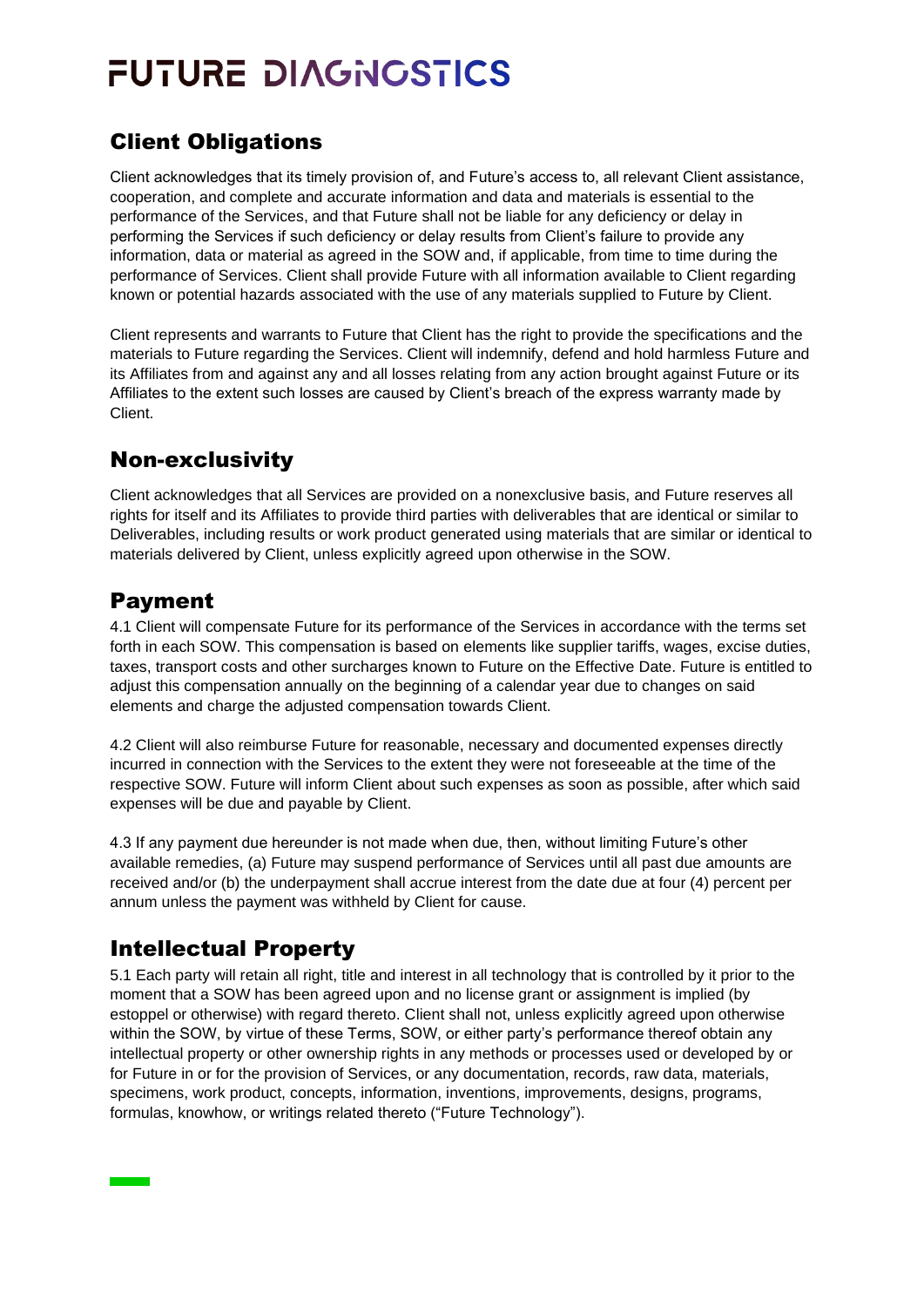5.2 Client grants to Future a limited, nontransferable, non-sub licensable, nonexclusive royalty-free, fully paid up license to use Client technology, specifications and materials solely to perform the Services in accordance with the relevant SOW.

5.3 Subject to Client's fulfilment of its payment obligations pursuant to the relevant SOW and compliance with the Terms, Future hereby grants to Client a worldwide, limited, non-transferable sub licensable, nonexclusive license under Future's right, title, and interest to use Future Technology solely to the extent reasonably necessary to practice and commercialize the Deliverables in furtherance of the purpose set out in the SOW, provided that Client is strictly prohibited from any sublicensing of Future Technology and/or Deliverables to any party that is a competitor of Future. Client agrees its breach of this Section will result in irreparable and continuing damage to Future for which there will be no adequate remedy at law; therefore, in the event of a breach or threatened breach of any provision of this Section, and without limiting its other available remedies, Future shall be entitled to equitable relief, whether preliminary or permanent, and specific performance, without posting a bond or other security and without proving damages, and Client shall not oppose the granting of such relief.

#### Limitation of Liability

6.1 The total liability of Future due to an attributable failure to perform the Services or due to any other reason, explicitly including any failure to comply with a guarantee obligation agreed with the Client, shall be limited to compensation of the direct damage or loss not exceeding the sum stipulated in the SOW. The total liability of Future for direct damage or loss, regardless the legal basis, shall under no circumstances exceed € 250.000,(two hundred and fifty thousand euro).

6.2 The liability of Future for indirect damage or loss, resulting loss, loss of profit, loss of savings, reduced goodwill, loss due to business interruption, loss as a result of claims from the Client's customers, loss in connection with the use of items or materials prescribed by Client, are excluded.

### Term and Termination

7.1 The SOW will commence on the date mentioned in the SOW and continue in effect until terminated in accordance with this section 7 or by delivery of written notice of termination by either party to the other, or after completion of performance of the SOW.

7.2 Future or Client may terminate any SOW, immediately upon written notice if the other party: (i) becomes insolvent; (ii) becomes the subject of a petition in bankruptcy which is not withdrawn or dismissed within 120 days thereafter; (iii) makes an assignment for the benefit of creditors; or (iv) breaches any material obligation under the Terms(including but not limited to payment obligations) and fails to cure such breach within thirty (30) days after delivery of notice thereof.

7.3 Client may terminate any SOW for any reason upon ninety (90) days written notice to Future.

7.4 If Future, in its reasonable discretion, applying analytical methods reasonably selected by it and accompanied by documentation, determines that continuing performance of the Services in accordance with the SOW is not likely to result in delivery of any given Deliverable or achievement of any given milestone, then Future shall so notify Client, and Future's obligation to perform Services under such SOW shall be suspended. Client shall notify Future within ten (10) business days whether or not Client agrees with Future's position. If Future terminates a SOW pursuant to this section and if the SOW included milestone payments, the Parties shall cooperate in good faith to allocate fees payable to Future in respect of the next occurring milestone, which fees shall be reasonable and prorated, taking into account the work actually performed by Future in efforts to achieve the next occurring milestone, and Client shall pay such fees in response to Future's invoice therefor.